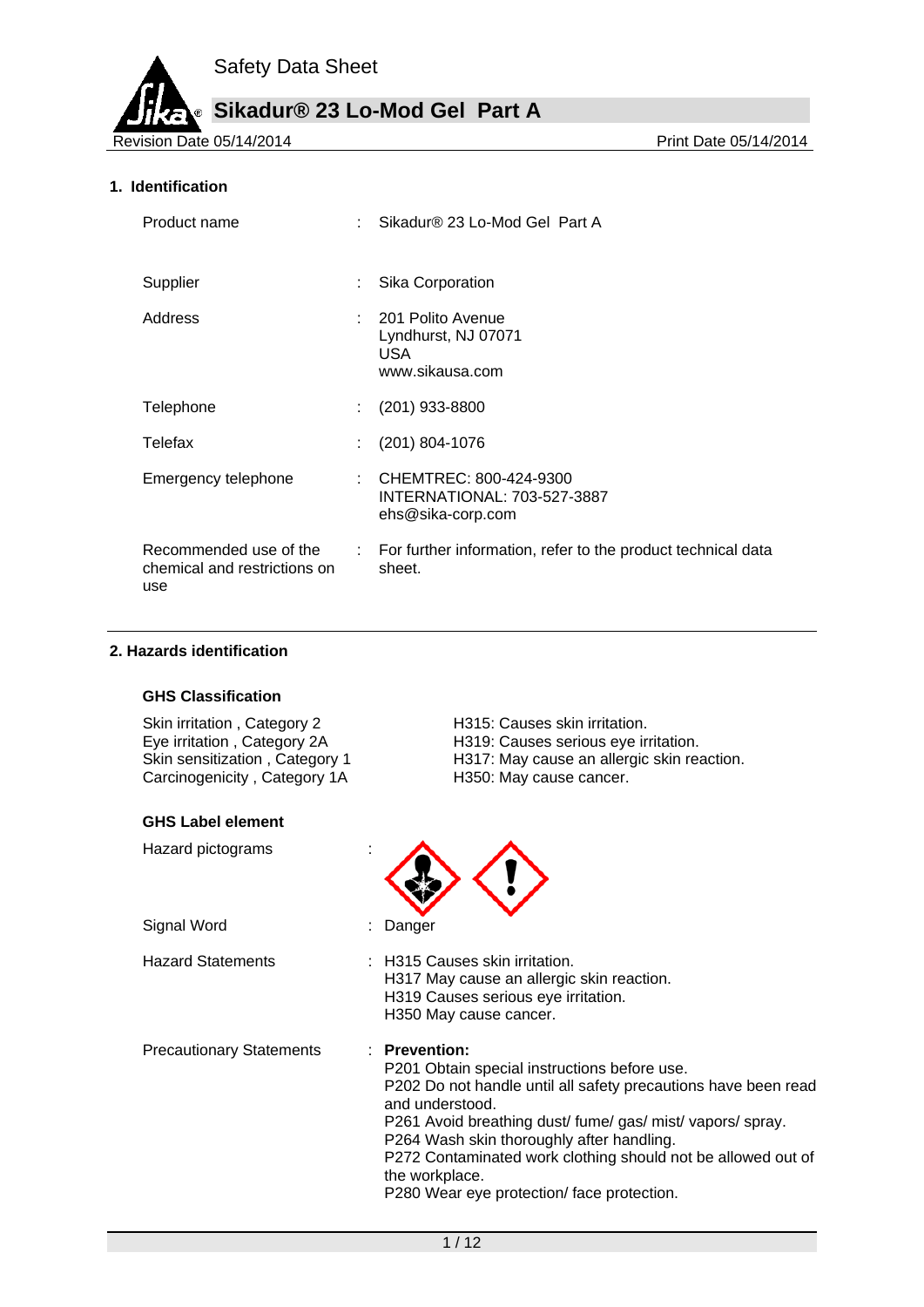

|         | P280 Wear protective gloves.<br>P281 Use personal protective equipment as required.<br><b>Response:</b><br>P302 + P352 IF ON SKIN: Wash with plenty of soap and water.<br>P305 + P351 + P338 IF IN EYES: Rinse cautiously with water<br>for several minutes. Remove contact lenses, if present and<br>easy to do. Continue rinsing.<br>P308 + P313 IF exposed or concerned: Get medical advice/<br>attention.<br>P333 + P313 If skin irritation or rash occurs: Get medical<br>advice/ attention.<br>P337 + P313 If eye irritation persists: Get medical advice/<br>attention. |  |  |
|---------|--------------------------------------------------------------------------------------------------------------------------------------------------------------------------------------------------------------------------------------------------------------------------------------------------------------------------------------------------------------------------------------------------------------------------------------------------------------------------------------------------------------------------------------------------------------------------------|--|--|
|         | Storage:<br>P405 Store locked up.<br>Disposal:<br>P501 Dispose of contents/ container to an approved waste<br>disposal plant.                                                                                                                                                                                                                                                                                                                                                                                                                                                  |  |  |
| Warning | : Reports have associated repeated and prolonged exposure to<br>some of the chemicals in this product with permanent<br>brain, liver, kidney and nervous system damage. Intentional<br>misuse by deliberate concentration and inhalation of vapors<br>may be harmful or fatal.                                                                                                                                                                                                                                                                                                 |  |  |

See Section 11 for more detailed information on health effects and symptoms.

## **3. Composition/information on ingredients**

## **Hazardous ingredients**

| <b>Chemical Name</b>                     | CAS-No.       | Concentration (%) |
|------------------------------------------|---------------|-------------------|
| bisphenol-A-(epichlorhydrin) epoxy resin | 25068-38-6    | $\ge$ 25 - < 50 % |
| Quartz (SiO2)                            | 14808-60-7    | $>= 20 - 25 \%$   |
| solvent naphtha (petroleum), heavy arom. | 64742-94-5    | $>= 1 - 2%$       |
| Naphthalene, pure                        | $91 - 20 - 3$ | $>= 0 - 1\%$      |
| Quartz (SiO2) <5µm                       | 14808-60-7    | $>= 0 - 1\%$      |

There are no additional ingredients present which, within the current knowledge of the supplier and in the concentrations applicable, are classified as hazardous to health or the environment and hence require reporting in this section.

## **4. First aid measures**

| If inhaled              | $\therefore$ Move to fresh air.<br>Consult a physician after significant exposure.                                                           |
|-------------------------|----------------------------------------------------------------------------------------------------------------------------------------------|
| In case of skin contact | : Take off contaminated clothing and shoes immediately.<br>Wash off with soap and plenty of water.<br>If symptoms persist, call a physician. |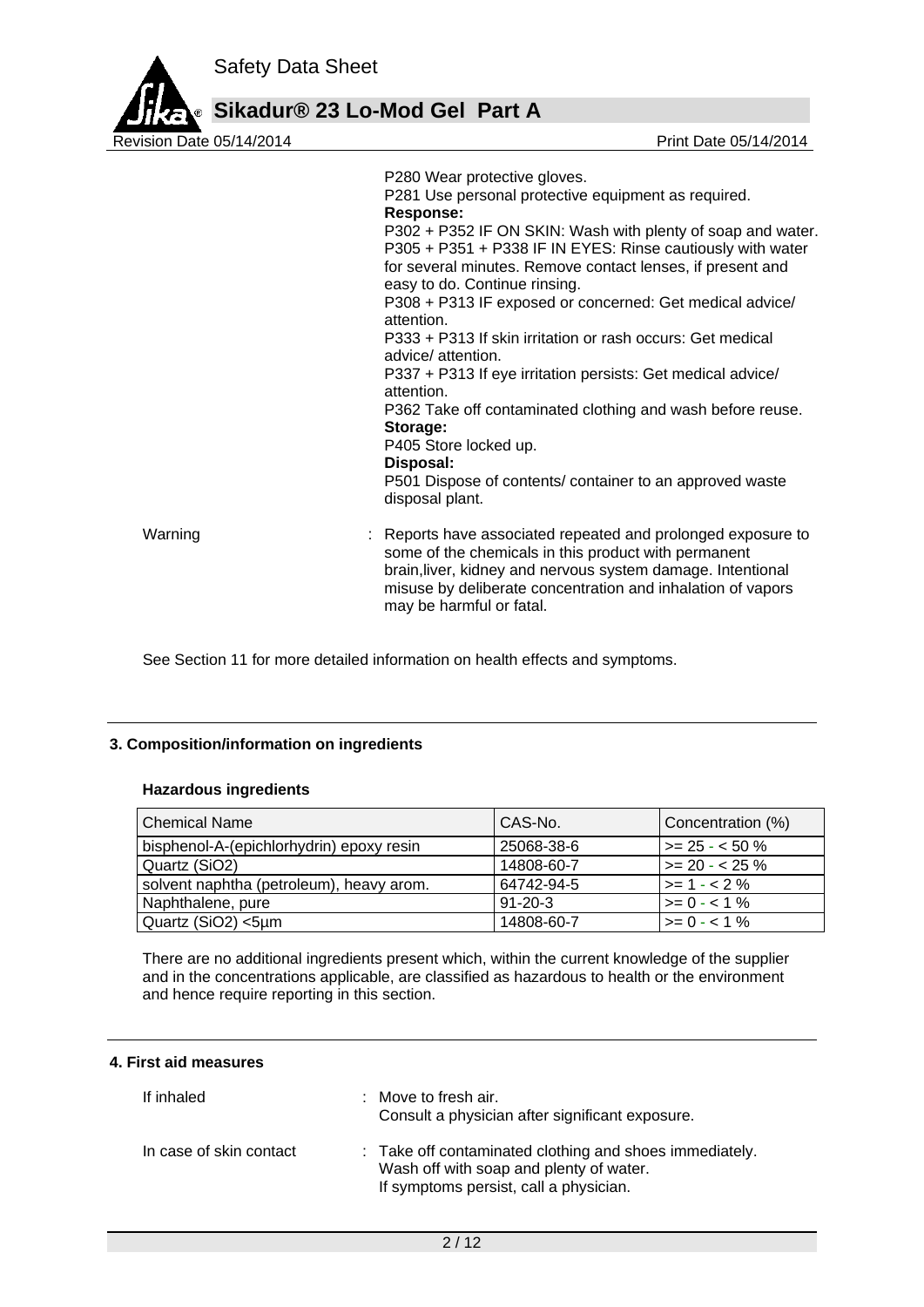

**Sikadur® 23 Lo-Mod Gel Part A**

| Revision Date 05/14/2014                                                  |  | Print Date 05/14/2014                                                                                                                                                                                                                              |
|---------------------------------------------------------------------------|--|----------------------------------------------------------------------------------------------------------------------------------------------------------------------------------------------------------------------------------------------------|
| In case of eye contact                                                    |  | : Immediately flush eye(s) with plenty of water.<br>Remove contact lenses.<br>Keep eye wide open while rinsing.<br>If eye irritation persists, consult a specialist.                                                                               |
| If swallowed                                                              |  | Clean mouth with water and drink afterwards plenty of water.<br>Induce vomiting immediately and call a physician.<br>Do NOT induce vomiting.<br>Do not give milk or alcoholic beverages.<br>Never give anything by mouth to an unconscious person. |
| Most important symptoms<br>and effects, both acute and<br>delayed         |  | : irritant effects<br>sensitizing effects<br>carcinogenic effects                                                                                                                                                                                  |
|                                                                           |  | Allergic reactions<br>Excessive lachrymation<br>Erythema<br><b>Dermatitis</b><br>See Section 11 for more detailed information on health effects<br>and symptoms.                                                                                   |
| Protection of first-aiders                                                |  | Move out of dangerous area.<br>Consult a physician.<br>Show this material safety data sheet to the doctor in<br>attendance.                                                                                                                        |
| Notes to physician                                                        |  | : Treat symptomatically.                                                                                                                                                                                                                           |
| 5. Fire-fighting measures                                                 |  |                                                                                                                                                                                                                                                    |
| Suitable extinguishing media                                              |  | : Use extinguishing measures that are appropriate to local<br>circumstances and the surrounding environment.                                                                                                                                       |
| Specific extinguishing<br>methods                                         |  | : Collect contaminated fire extinguishing water separately. This<br>must not be discharged into drains.<br>Fire residues and contaminated fire extinguishing water must<br>be disposed of in accordance with local regulations.                    |
| Special protective equipment<br>for fire-fighters                         |  | : In the event of fire, wear self-contained breathing apparatus.                                                                                                                                                                                   |
| 6. Accidental release measures                                            |  |                                                                                                                                                                                                                                                    |
| Personal precautions,<br>protective equipment and<br>emergency procedures |  | : Use personal protective equipment.<br>Deny access to unprotected persons.                                                                                                                                                                        |
| Environmental precautions                                                 |  | : Do not flush into surface water or sanitary sewer system.<br>If the product contaminates rivers and lakes or drains inform<br>respective authorities.<br>Local authorities should be advised if significant spillages<br>cannot be contained.    |
| Methods and materials for<br>containment and cleaning up                  |  | : Soak up with inert absorbent material (e.g. sand, silica gel,<br>acid binder, universal binder, sawdust).                                                                                                                                        |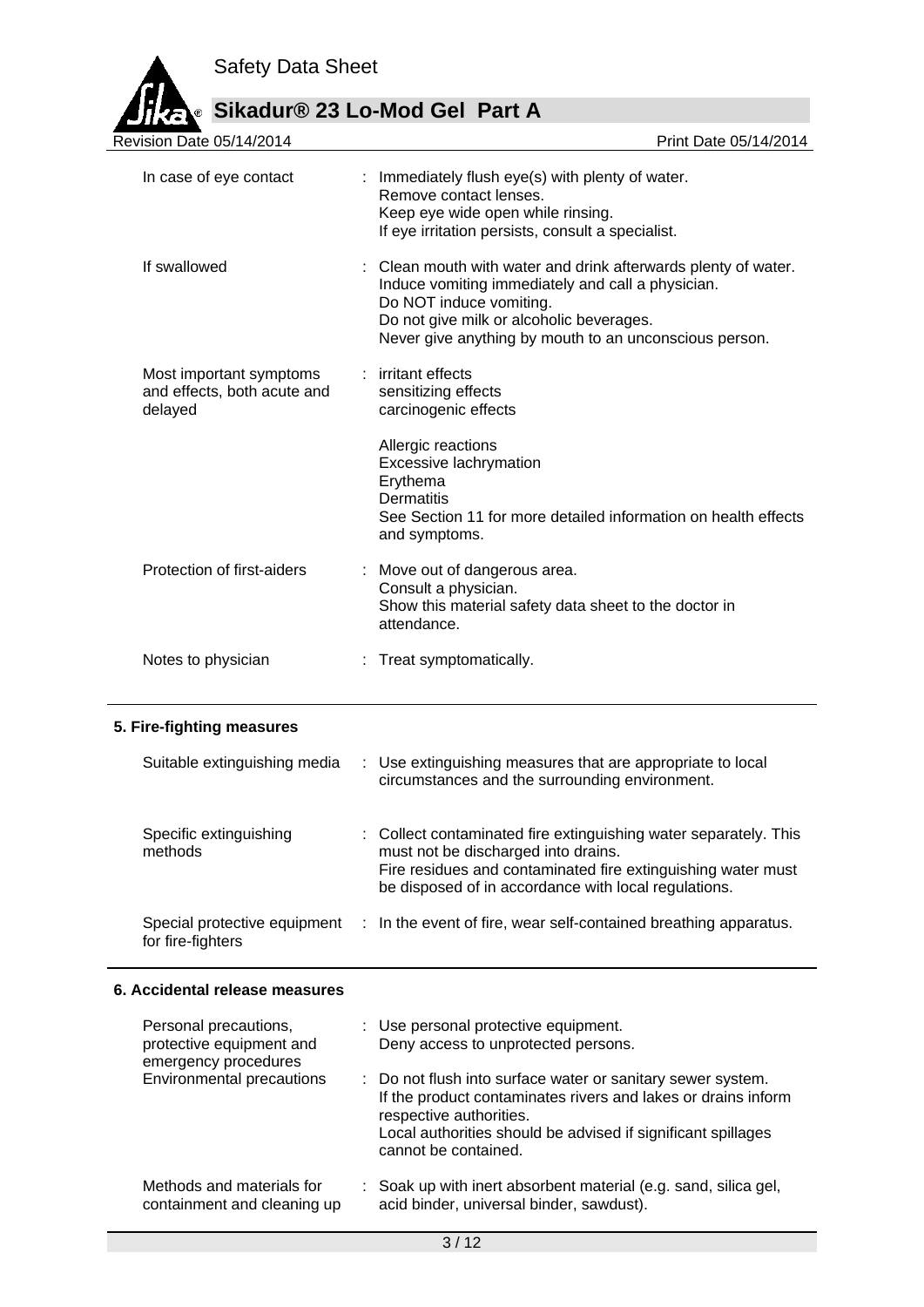

Keep in suitable, closed containers for disposal.

# **7. Handling and storage**

| Advice on safe handling     | : Do not breathe vapors or spray mist.<br>Avoid exceeding the given occupational exposure limits (see<br>section 8).<br>Do not get in eyes, on skin, or on clothing.<br>For personal protection see section 8.<br>Persons with a history of skin sensitization problems or<br>asthma, allergies, chronic or recurrent respiratory disease<br>should not be employed in any process in which this mixture is<br>being used.<br>Smoking, eating and drinking should be prohibited in the<br>application area.<br>Follow standard hygiene measures when handling chemical<br>products. |
|-----------------------------|-------------------------------------------------------------------------------------------------------------------------------------------------------------------------------------------------------------------------------------------------------------------------------------------------------------------------------------------------------------------------------------------------------------------------------------------------------------------------------------------------------------------------------------------------------------------------------------|
| Conditions for safe storage | : Prevent unauthorized access.<br>Store in original container.<br>Keep container tightly closed in a dry and well-ventilated<br>place.<br>Observe label precautions.<br>Store in accordance with local regulations.                                                                                                                                                                                                                                                                                                                                                                 |
| Materials to avoid          | : no data available                                                                                                                                                                                                                                                                                                                                                                                                                                                                                                                                                                 |

## **8. Exposure controls/personal protection**

| <b>Component</b>  | <b>CAS-No.</b> | Basis **     | Value      | <b>Exposure limit(s)*/</b><br>Form of exposure |
|-------------------|----------------|--------------|------------|------------------------------------------------|
| Quartz (SiO2)     | 14808-60-7     | <b>ACGIH</b> | <b>TWA</b> | 0.025 mg/m3<br>Respirable fraction             |
|                   |                | OSHA Z-3     | <b>TWA</b> | 30 mg/m3<br>/%SiO2+2<br>total dust             |
|                   |                | OSHA Z-3     | <b>TWA</b> | 10 mg/m $3$<br>/%SiO2+2<br>respirable          |
|                   |                | OSHA Z-3     | <b>TWA</b> | 250 mppcf<br>/%SiO2+5<br>respirable            |
|                   |                | OSHA P0      | <b>TWA</b> | $0.1$ mg/m $3$<br>Respirable fraction          |
| Naphthalene, pure | $91 - 20 - 3$  | <b>ACGIH</b> | <b>TWA</b> | 10 ppm                                         |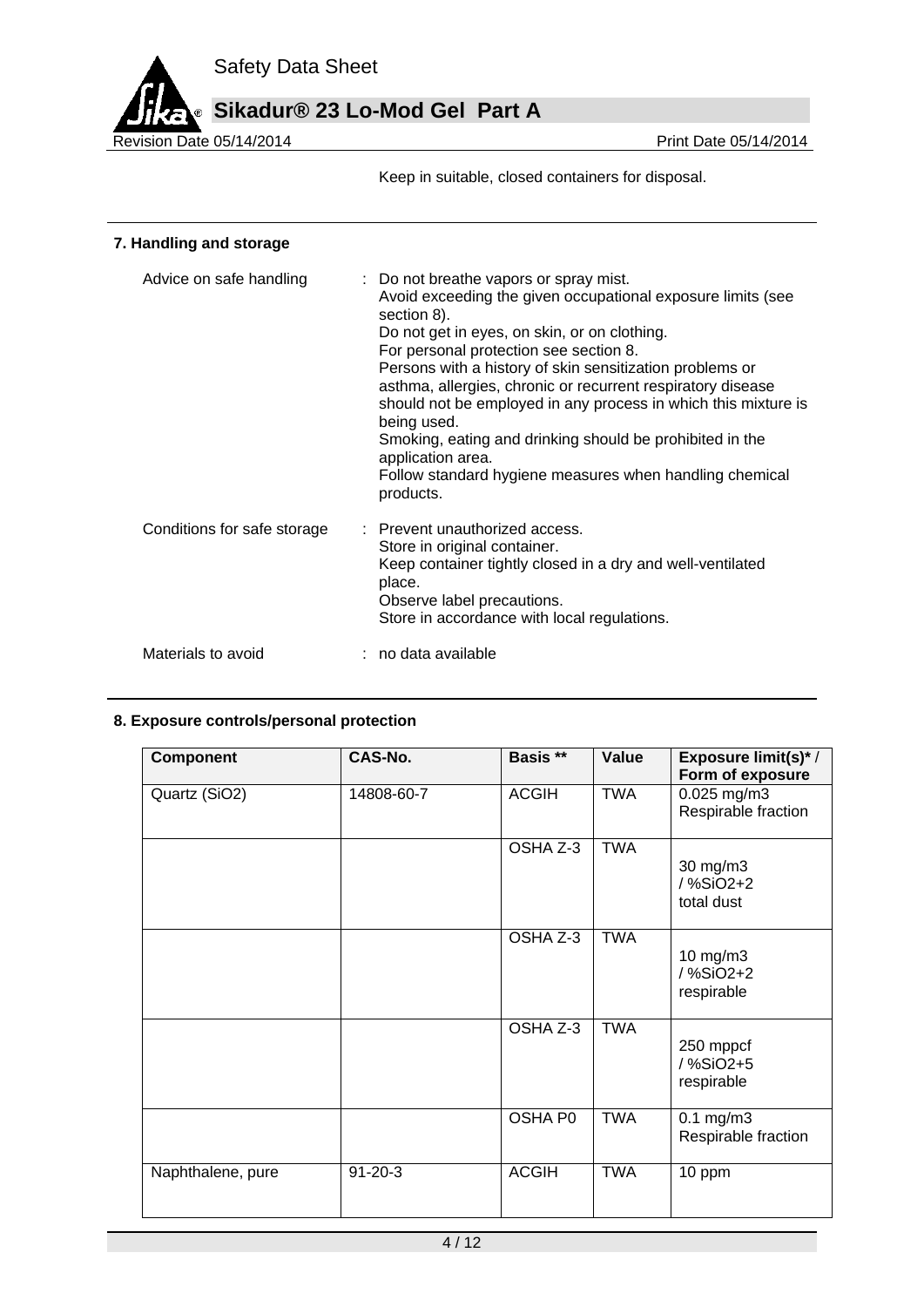

# **Sikadur® 23 Lo-Mod Gel Part A**

Revision Date 05/14/2014

|                    |            | <b>ACGIH</b>        | <b>STEL</b> | 15 ppm                                      |
|--------------------|------------|---------------------|-------------|---------------------------------------------|
|                    |            | OSHA <sub>Z-1</sub> | <b>TWA</b>  | 10 ppm<br>50 mg/m3                          |
|                    |            | OSHA PO             | <b>TWA</b>  | 10 ppm<br>50 mg/m3                          |
|                    |            | <b>OSHA PO</b>      | <b>STEL</b> | 15 ppm<br>75 mg/m3                          |
| Quartz (SiO2) <5µm | 14808-60-7 | <b>ACGIH</b>        | <b>TWA</b>  | 0.025 mg/m3<br>Respirable fraction          |
|                    |            | OSHA Z-3            | <b>TWA</b>  | 30 mg/m3<br>/%SiO2+2<br>total dust          |
|                    |            | OSHA Z-3            | <b>TWA</b>  | 10 mg/m3<br>/ %SiO2+2<br>respirable         |
|                    |            | OSHA Z-3            | <b>TWA</b>  | 250 mppcf<br>/%SiO2+5<br>respirable         |
|                    |            | <b>OSHA PO</b>      | <b>TWA</b>  | $0.1 \text{ mg/m}$ 3<br>Respirable fraction |

\*The above mentioned values are in accordance with the legislation in effect at the date of the release of this safety data sheet.

## \*\***Basis**

ACGIH. Threshold Limit Values (TLV) OSHA P0. Table Z-1, Limit for Air Contaminat (1989 Vacated Values) OSHA P1. Permissible Exposure Limits (PEL), Table Z-1, Limit for Air Contaminant OSHA P2. Permissible Exposure Limits (PEL), Table Z-2 OSHA Z3. Table Z-3, Mineral Dust

**Engineering measures** : Use of adequate ventilation should be sufficient to control worker exposure to airborne contaminants. If the use of this product generates dust, fumes, gas, vapor or mist, use process enclosures, local exhaust ventilation or other engineering controls to keep worker exposure below any recommended or statutory limits.

## **Personal protective equipment**

| Respiratory protection | : Use a properly fitted NIOSH approved air-purifying or air-fed |
|------------------------|-----------------------------------------------------------------|
|                        | respirator complying with an approved standard if a risk        |
|                        | assessment indicates this is necessary.                         |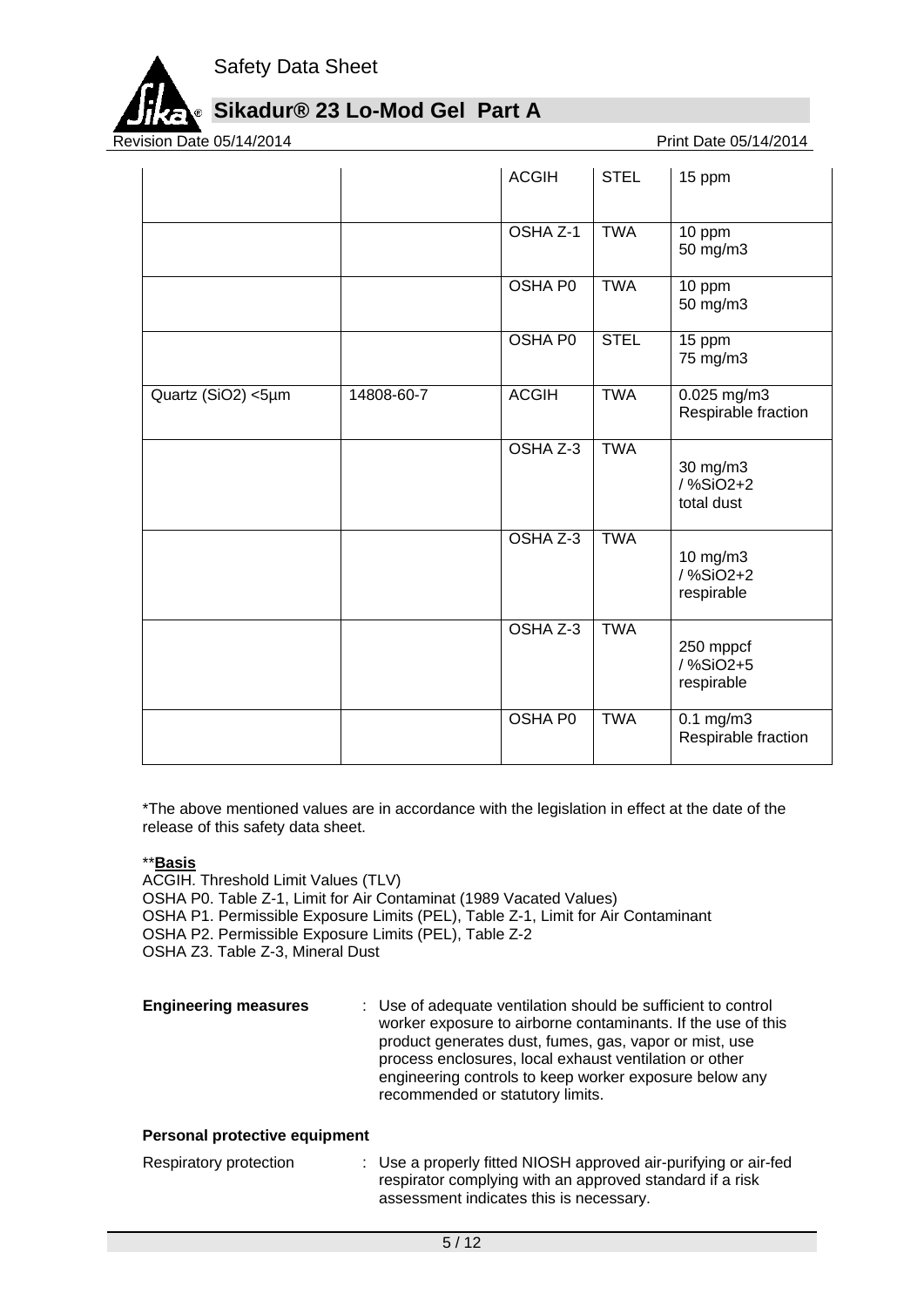

|                          | The filter class for the respirator must be suitable for the<br>maximum expected contaminant concentration<br>(gas/vapor/aerosol/particulates) that may arise when handling<br>the product. If this concentration is exceeded, self-contained<br>breathing apparatus must be used. |
|--------------------------|------------------------------------------------------------------------------------------------------------------------------------------------------------------------------------------------------------------------------------------------------------------------------------|
| Hand protection          |                                                                                                                                                                                                                                                                                    |
| <b>Remarks</b>           | : Chemical-resistant, impervious gloves complying with an<br>approved standard should be worn at all times when handling<br>chemical products if a risk assessment indicates this is<br>necessary.                                                                                 |
| Eye protection           | : Safety eyewear complying with an approved standard should<br>be used when a risk assessment indicates this is necessary.                                                                                                                                                         |
| Skin and body protection | : Choose body protection in relation to its type, to the<br>concentration and amount of dangerous substances, and to<br>the specific work-place.                                                                                                                                   |
| Hygiene measures         | : Avoid contact with skin, eyes and clothing.<br>Wash hands before breaks and immediately after handling the<br>product.<br>Remove contaminated clothing and protective equipment<br>before entering eating areas.<br>Wash thoroughly after handling.                              |

# **9. Physical and chemical properties**

|                                | paste                    |
|--------------------------------|--------------------------|
|                                | white                    |
|                                | aromatic                 |
| t.                             | no data available        |
| t.                             | $> 212$ °F ( $> 100$ °C) |
| t.                             | not applicable           |
| Decomposition temperature :    | no data available        |
| Lower explosion limit (Vol%) : | no data available        |
| Upper explosion limit (Vol%) : | no data available        |
| t.                             | no data available        |
| t.                             | no data available        |
| t.                             | no data available        |
|                                | no data available        |
| t.                             | no data available        |
|                                |                          |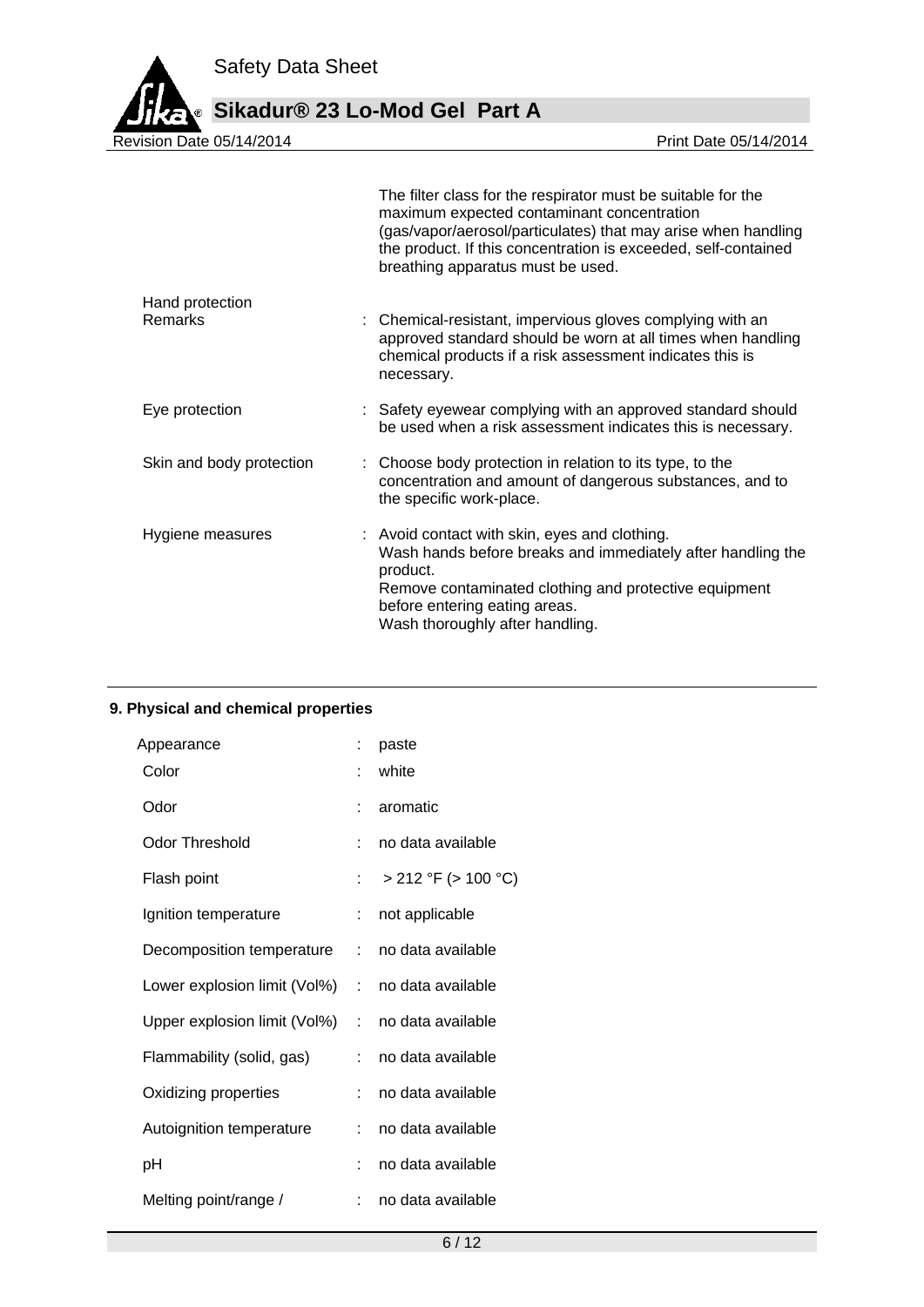

| Freezing point                              | <b>Participa</b> |                                     |
|---------------------------------------------|------------------|-------------------------------------|
| Boiling point/boiling range                 |                  | no data available                   |
| Vapor pressure                              | <b>.</b>         | no data available                   |
| Density                                     |                  | 1.69 $g/cm3$<br>at 68 °F (20 °C)    |
| Water solubility                            | × 1              | Note: insoluble                     |
| Partition coefficient: n-<br>octanol/water  | × 1              | no data available                   |
| Viscosity, dynamic                          | × 1              | no data available                   |
| Viscosity, kinematic                        | t in             | $> 20.5$ mm2/s<br>at 104 °F (40 °C) |
| Relative vapor density                      | t.               | no data available                   |
| Evaporation rate                            |                  | no data available                   |
| Burning rate                                |                  | no data available                   |
| Volatile organic compounds<br>(VOC) content |                  | : $< 10$ g/l<br>A+B Combined        |

# **10. Stability and reactivity**

| Reactivity                            | : No dangerous reaction known under conditions of normal use. |
|---------------------------------------|---------------------------------------------------------------|
| Chemical stability                    | : The product is chemically stable.                           |
| Possibility of hazardous<br>reactions | : Stable under recommended storage conditions.                |
| Conditions to avoid                   | : no data available                                           |
| Incompatible materials                | : no data available                                           |

# **11. Toxicological information**

# **Acute toxicity**

| <b>Product</b>            |                     |
|---------------------------|---------------------|
| Acute oral toxicity       | : no data available |
| Acute inhalation toxicity | : no data available |
| Acute dermal toxicity     | : no data available |

# **Ingredients:**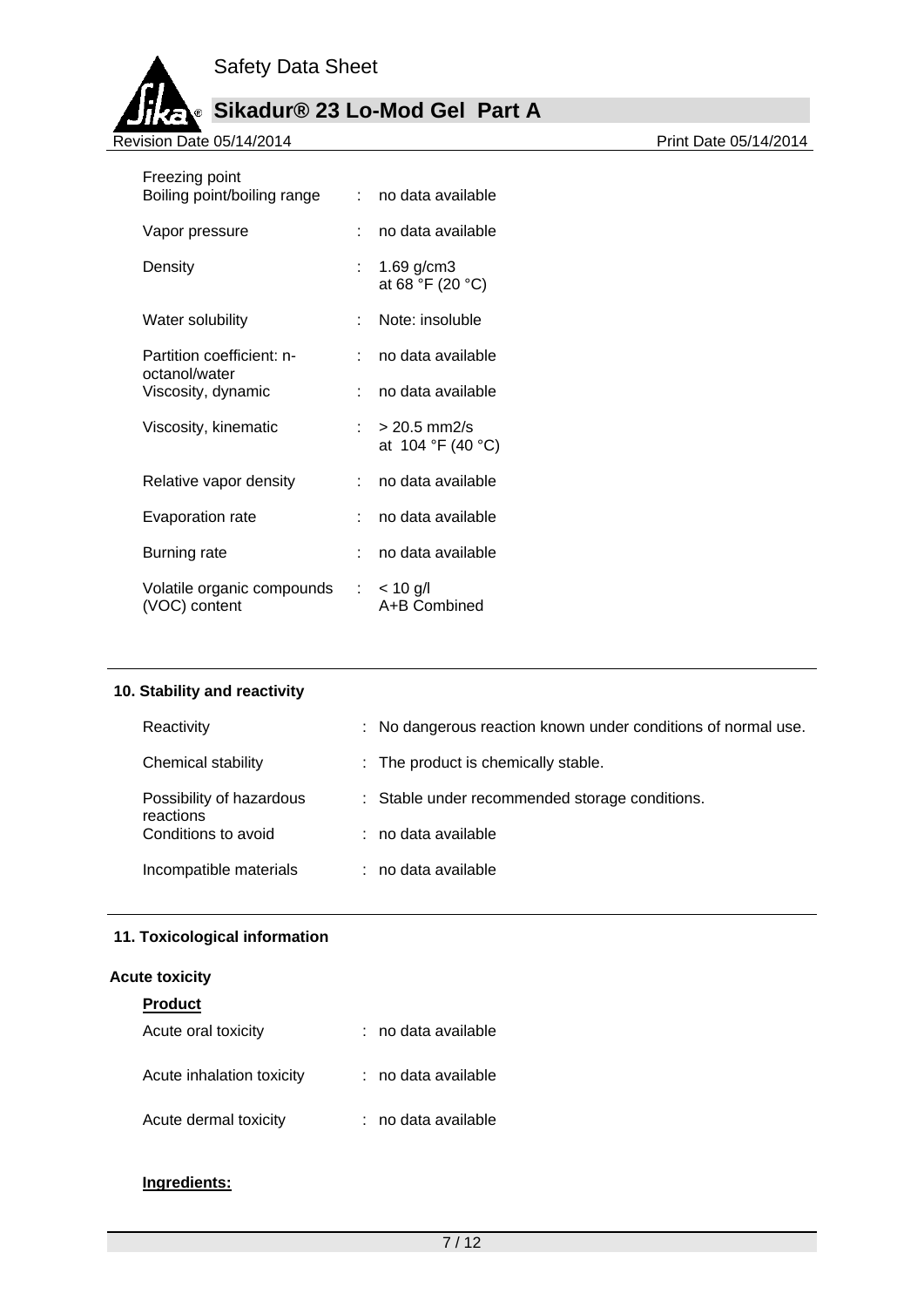

| bisphenol-A-(epichlorhydrin) epoxy resin :<br>Acute oral toxicity | : LD50 Oral rat: > 5,000 mg/kg                  |                          |
|-------------------------------------------------------------------|-------------------------------------------------|--------------------------|
| Acute dermal toxicity                                             | : LD50 Dermal rabbit: $> 20,000$ mg/kg          |                          |
| <b>Skin corrosion/irritation</b>                                  |                                                 |                          |
| <b>Product</b>                                                    |                                                 |                          |
| Causes skin irritation.                                           |                                                 |                          |
| Serious eye damage/eye irritation                                 |                                                 |                          |
| <b>Product</b>                                                    |                                                 |                          |
| Causes serious eye irritation.                                    |                                                 |                          |
| <b>Respiratory or skin sensitization</b>                          |                                                 |                          |
| <b>Product</b>                                                    |                                                 |                          |
| May cause an allergic skin reaction.                              |                                                 |                          |
| <b>Germ cell mutagenicity</b>                                     |                                                 |                          |
| <b>Product</b>                                                    |                                                 |                          |
| Mutagenicity                                                      | : no data available                             |                          |
| Carcinogenicity                                                   |                                                 |                          |
| <b>Product</b>                                                    |                                                 |                          |
| Carcinogenicity                                                   | : May cause cancer.                             |                          |
| <b>IARC</b>                                                       | Group 1: Carcinogenic to humans                 |                          |
|                                                                   | Quartz (SiO2)<br>Quartz (SiO2) <5µm             | 14808-60-7<br>14808-60-7 |
|                                                                   | Group 2B: Possibly carcinogenic to humans       |                          |
|                                                                   | Naphthalene, pure                               | $91 - 20 - 3$            |
| <b>NTP</b>                                                        | Known to be human carcinogen<br>Quartz (SiO2)   | 14808-60-7               |
|                                                                   | Quartz (SiO2) <5µm                              | 14808-60-7               |
|                                                                   | Reasonably anticipated to be a human carcinogen | $91 - 20 - 3$            |
| <b>Reproductive Toxicity/Fertility</b>                            | Naphthalene, pure                               |                          |
| <b>Product</b>                                                    |                                                 |                          |
| Reproductive toxicity                                             | : no data available                             |                          |
| Reproductive Toxicity/Development/Teratogenicity                  |                                                 |                          |
| <b>Product</b>                                                    |                                                 |                          |
| Teratogenicity                                                    | : no data available                             |                          |
| <b>STOT-single exposure</b>                                       |                                                 |                          |
| <b>Product</b>                                                    |                                                 |                          |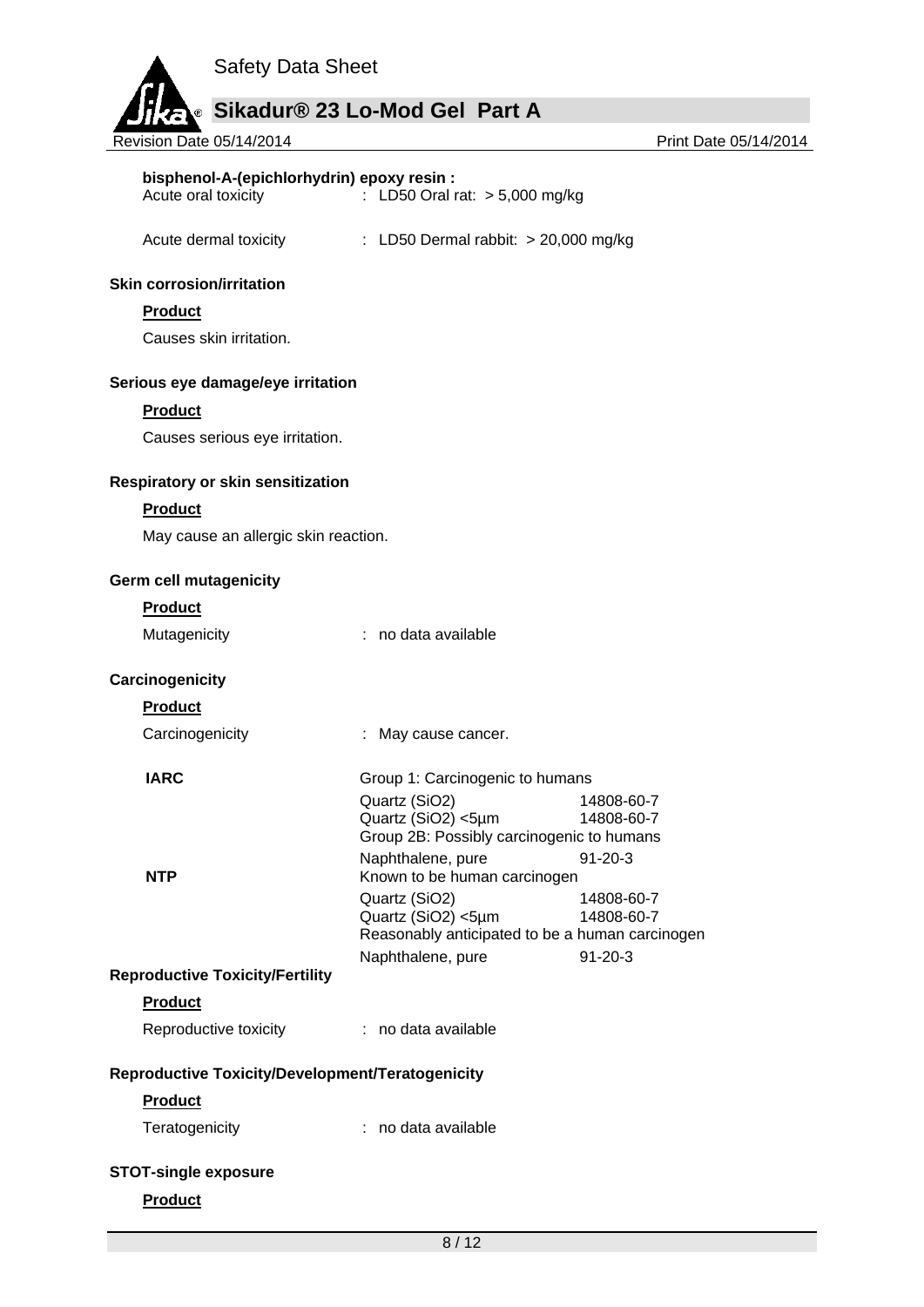

Assessment: no data available

## **STOT-repeated exposure**

Reports have associated repeated and prolonged exposure to some of the chemicals in this product with permanent brain, liver, kidney and nervous system damage. Intentional misuse by deliberate concentration and inhalation of vapors may be harmful or fatal.

Once sensitized, a severe allergic reaction may occur when subsequently exposed to very low levels.

## **Product**

Assessment: no data available

### **Aspiration toxicity**

## **Product**

no data available

## **12. Ecological information**

| Other information | Do not empty into drains; dispose of this material and its<br>container in a safe way.<br>Avoid dispersal of spilled material and runoff and contact<br>with soil, waterways, drains and sewers.<br>Toxic to aquatic organisms, may cause long-term adverse<br>effects in the aquatic environment.<br>May be harmful to the environment if released in large<br>quantities.<br>Water polluting material. |
|-------------------|----------------------------------------------------------------------------------------------------------------------------------------------------------------------------------------------------------------------------------------------------------------------------------------------------------------------------------------------------------------------------------------------------------|
|-------------------|----------------------------------------------------------------------------------------------------------------------------------------------------------------------------------------------------------------------------------------------------------------------------------------------------------------------------------------------------------------------------------------------------------|

## **13. Disposal considerations**

| <b>Disposal methods</b> |                                                                                                                                                                                                                               |  |
|-------------------------|-------------------------------------------------------------------------------------------------------------------------------------------------------------------------------------------------------------------------------|--|
| Waste from residues     | : Disposal of this product, solutions and any by-products should<br>at all times comply with the requirements of environmental<br>protection and waste disposal legislation and any regional<br>local authority requirements. |  |
| Contaminated packaging  | : Empty containers should be taken to an approved waste<br>handling site for recycling or disposal.                                                                                                                           |  |

## **14. Transport information**

### **DOT** Not regulated

**IATA**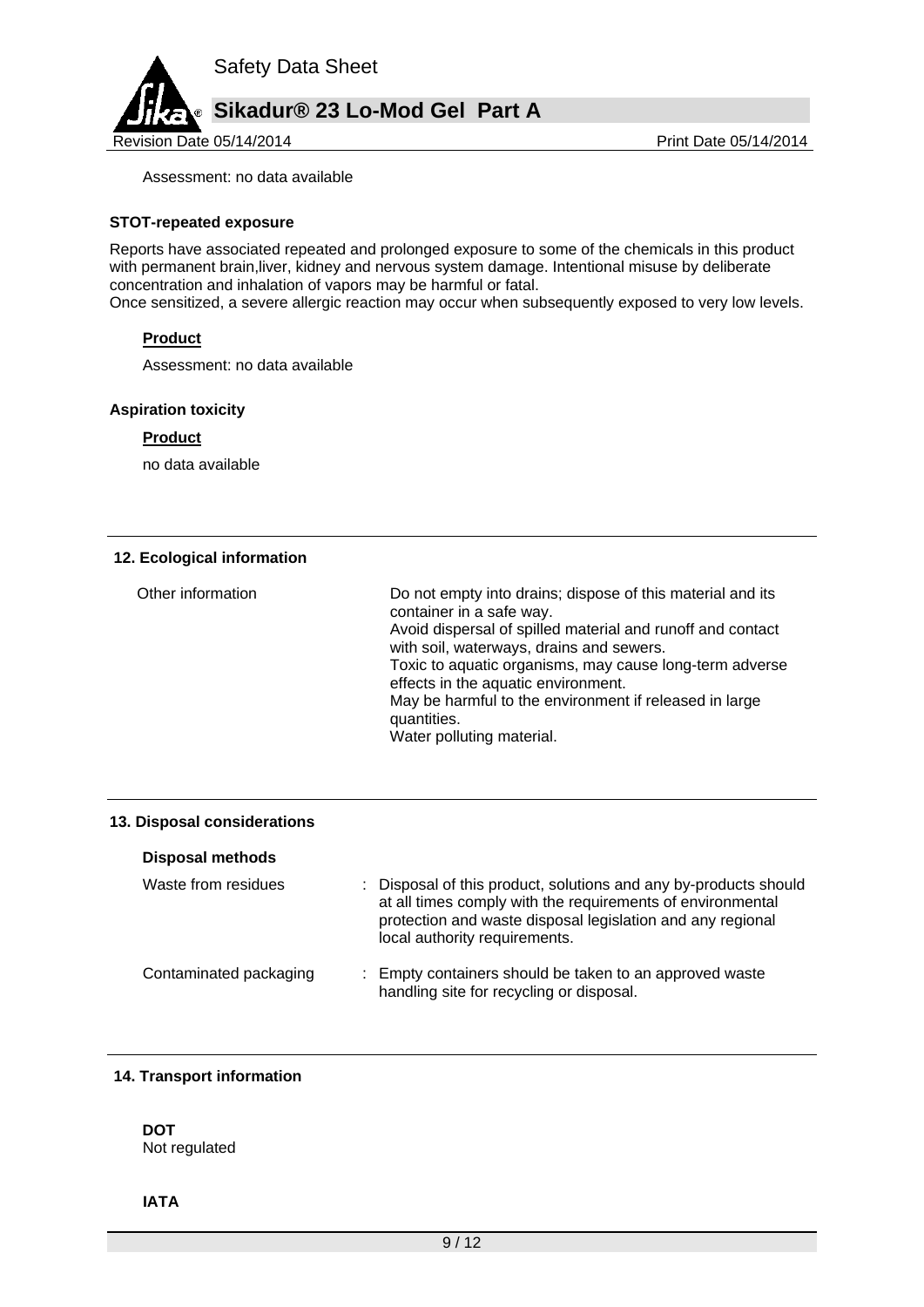

# **Sikadur® 23 Lo-Mod Gel Part A**

| Revision Date 05/14/2014                    | Print Date 05/14/2014                                                                             |
|---------------------------------------------|---------------------------------------------------------------------------------------------------|
|                                             |                                                                                                   |
| UN number                                   | 3082                                                                                              |
| Description of the goods                    | Environmentally hazardous substance, liquid, n.o.s.<br>(bisphenol-A-(epichlorhydrin) epoxy resin) |
| Class                                       | 9                                                                                                 |
| Packing group                               | Ш                                                                                                 |
| Labels                                      | 9                                                                                                 |
| Packing instruction (cargo<br>aircraft)     | 964                                                                                               |
| Packing instruction<br>(passenger aircraft) | 964                                                                                               |
| Packing instruction<br>(passenger aircraft) | Y964                                                                                              |
| <b>IMDG</b>                                 |                                                                                                   |
| UN number                                   | 3082                                                                                              |
| Description of the goods                    | ENVIRONMENTALLY HAZARDOUS SUBSTANCE, LIQUID,<br>N.O.S.                                            |
|                                             | (bisphenol-A-(epichlorhydrin) epoxy resin)                                                        |
| <b>Class</b>                                | 9                                                                                                 |
| Packing group                               | Ш                                                                                                 |
| Labels                                      | 9                                                                                                 |
| EmS Number 1                                | F-A                                                                                               |
| EmS Number 2                                | $S-F$                                                                                             |
| Marine pollutant                            | yes                                                                                               |
|                                             |                                                                                                   |

**Special precautions for user**

no data available

## **Transport in bulk according to Annex II of MARPOL 73/78 and the IBC Code** not applicable

## **15. Regulatory information**

**TSCA list** : All chemical substances in this product are either listed on the TSCA Inventory or are in compliance with a TSCA Inventory exemption.

## **EPCRA - Emergency Planning and Community Right-to-Know**

### **CERCLA Reportable Quantity**

This material does not contain any components with a CERCLA RQ.

## **SARA304 Reportable Quantity**

This material does not contain any components with a section 304 EHS RQ.

| SARA 311/312 Hazards | : Acute Health Hazard<br><b>Chronic Health Hazard</b>                                                                  |
|----------------------|------------------------------------------------------------------------------------------------------------------------|
| <b>SARA 302</b>      | : SARA 302: No chemicals in this material are subject to the<br>reporting requirements of SARA Title III, Section 302. |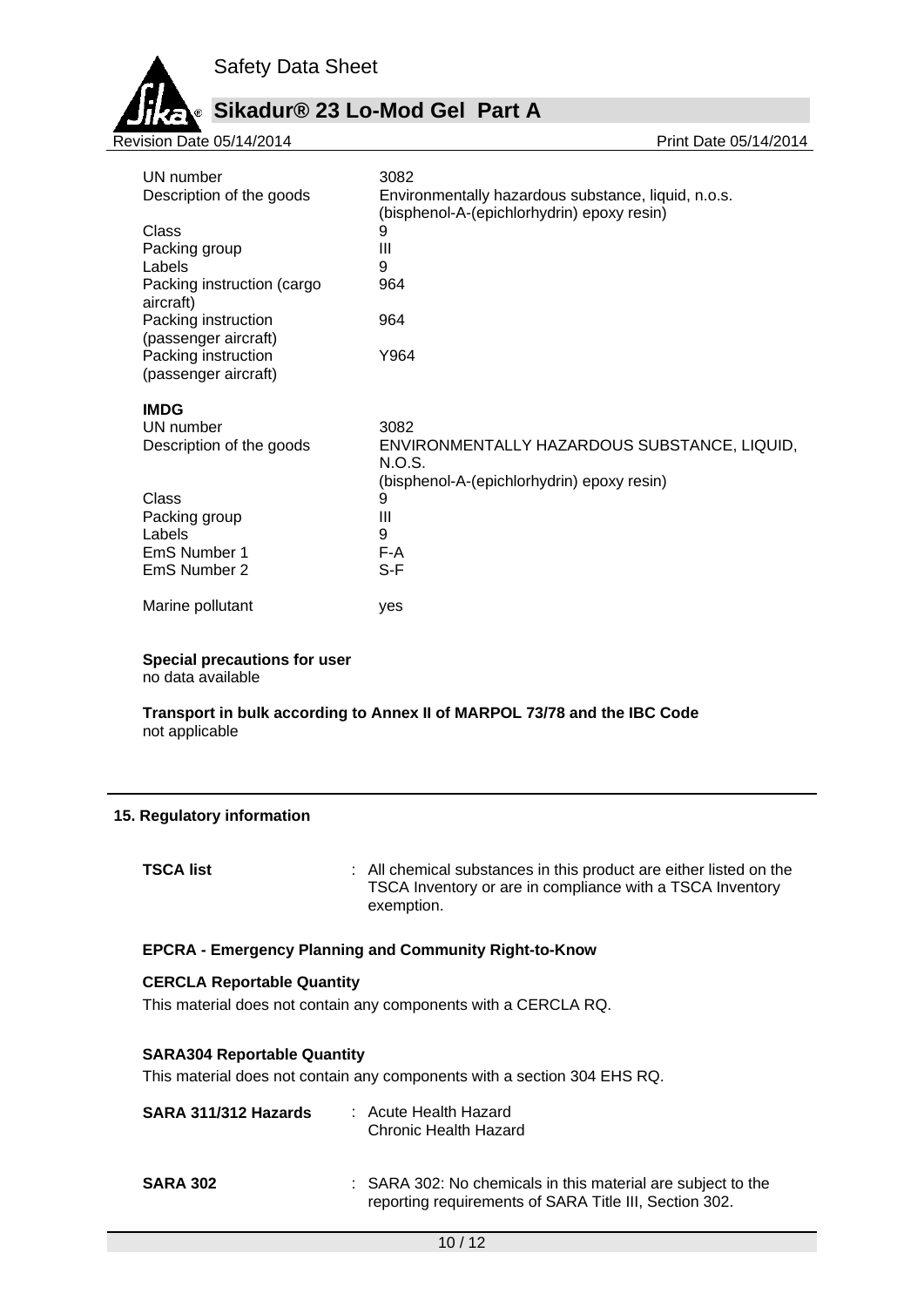

| <b>SARA 313</b>                                                                              | : SARA 313: This material does not contain any chemical<br>components with known CAS numbers that exceed the<br>threshold (De Minimis) reporting levels established by SARA<br>Title III, Section 313. |
|----------------------------------------------------------------------------------------------|--------------------------------------------------------------------------------------------------------------------------------------------------------------------------------------------------------|
| <b>Clean Air Act</b>                                                                         |                                                                                                                                                                                                        |
| <b>Ozone-Depletion</b><br><b>Potential</b>                                                   | This product neither contains, nor was manufactured with a<br>Class I or Class II ODS as defined by the U.S. Clean Air Act<br>Section 602 (40 CFR 82, Subpt. A, App.A + B).                            |
| Air Act Section 12 (40 CFR 61).<br>Accidental Release Prevention (40 CFR 68.130, Subpart F). | This product does not contain any hazardous air pollutants (HAP), as defined by the U.S. Clean<br>This product does not contain any chemicals listed under the U.S. Clean Air Act Section 112(r) for   |

| <b>California Prop 65</b> | WARNING! This product contains a chemical known in the |
|---------------------------|--------------------------------------------------------|
|                           | State of California to cause cancer.                   |

#### **16. Other information**

#### **HMIS Classification**

| <b>Health</b>          |  |
|------------------------|--|
| <b>Flammability</b>    |  |
| <b>Physical Hazard</b> |  |
|                        |  |

**Caution:** HMIS® rating is based on a 0-4 rating scale, with 0 representing minimal hazards or risks, and 4 representing significant hazards or risks. Although HMIS® rating is not required on SDSs under 29 CFR 1910.1200, the preparer may choose to provide them. HMIS® rating is to be used with a fully implemented HMIS® program. HMIS® is a registered mark of the National Paint & Coatings Association (NPCA). Please note HMIS® attempts to convey full health warning information to all employees.

## **Notes to Reader**

The information contained in this Safety Data Sheet applies only to the actual Sika Corporation ("Sika") product identified and described herein. This information is not intended to address, nor does it address the use or application of the identified Sika product in combination with any other material, product or process. All of the information set forth herein is based on technical data regarding the identified product that Sika believes to be reliable as of the date hereof. Prior to each use of any Sika product, the user must always read and follow the warnings and instructions on the product's current Product Data Sheet, product label and Safety Data Sheet for each Sika product, which are available at web site and/or telephone number listed in Section 1 of this SDS.

SIKA MAKES NO WARRANTIES EXPRESS OR IMPLIED AND ASSUMES NO LIABILITY ARISING FROM THIS INFORMATION OR ITS USE. SIKA SHALL NOT BE LIABLE UNDER ANY LEGAL THEORY FOR SPECIAL OR CONSEQUENTIAL DAMAGES AND SHALL NOT BE RESPONSIBLE FOR THE USE OF THIS PRODUCT IN A MANNER TO INFRINGE ON ANY PATENT OR ANY OTHER INTELLECTUAL PROPERTY RIGHTS HELD BY OTHERS.